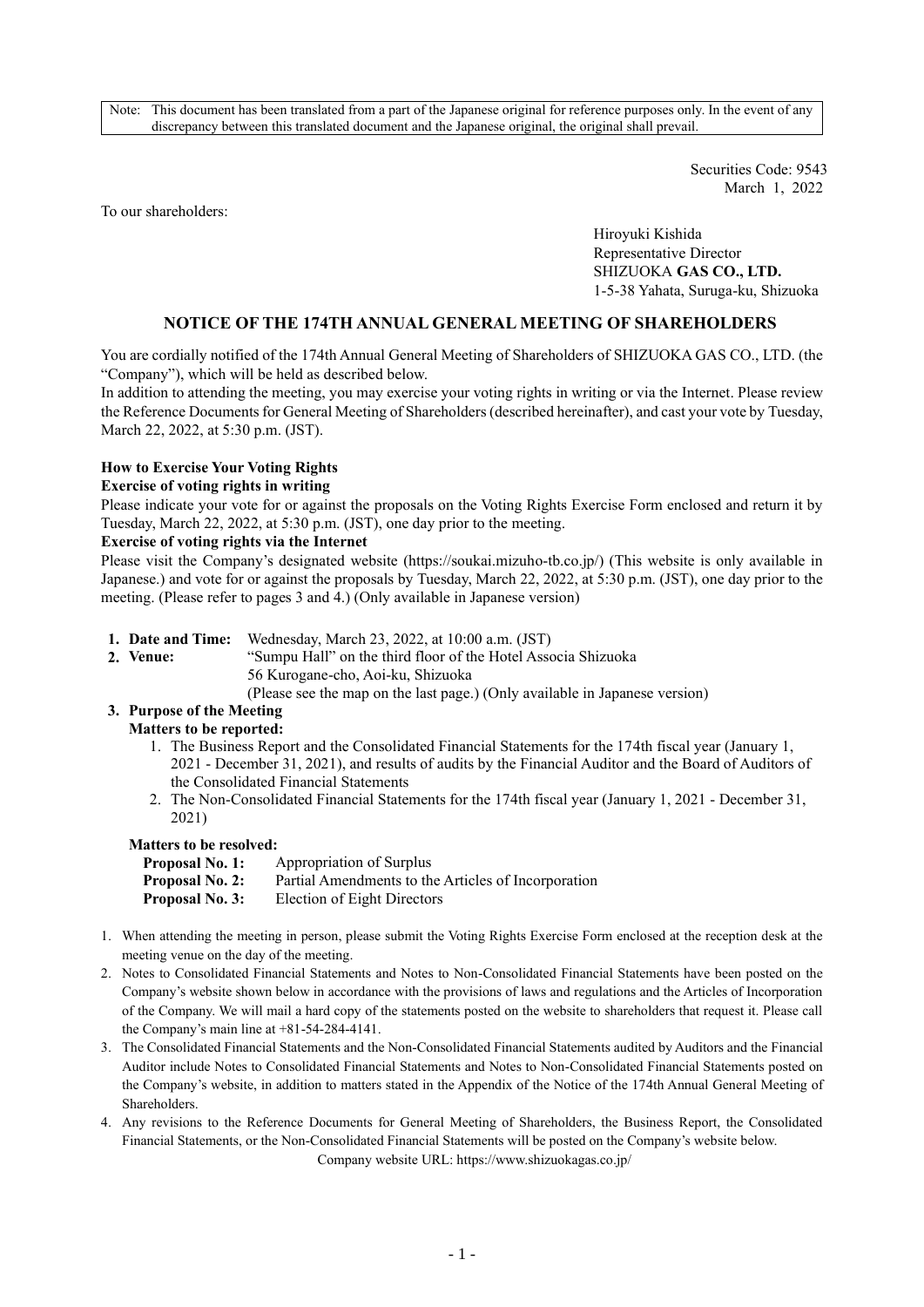## **Reference Documents for General Meeting of Shareholders**

### **Proposals and references**

## **Proposal No. 1** Appropriation of Surplus

The Company proposes the appropriation of surplus as follows:

1. Year-end dividends

The Company proposes the payment of a year-end dividend as follows in accordance with its basic policy of continuously paying stable dividends while considering the financial condition and business results comprehensively.

- (1) Allotment of dividend property to shareholders and their aggregate amount ¥9.0 per common share of the Company Total payment: ¥666,920,133
- (2) Effective date of dividends March 24, 2022
- 2. Other appropriation of surplus

The Company proposes other appropriation of surplus as follows in order to strengthen the financial standing toward the sound promotion of management while considering the future business environment.

- (1) Item of surplus to be increased and amount of increase General reserve: ¥1,400,000,000
- (2) Item of surplus to be decreased and amount of decrease Retained earnings brought forward: ¥1,400,000,000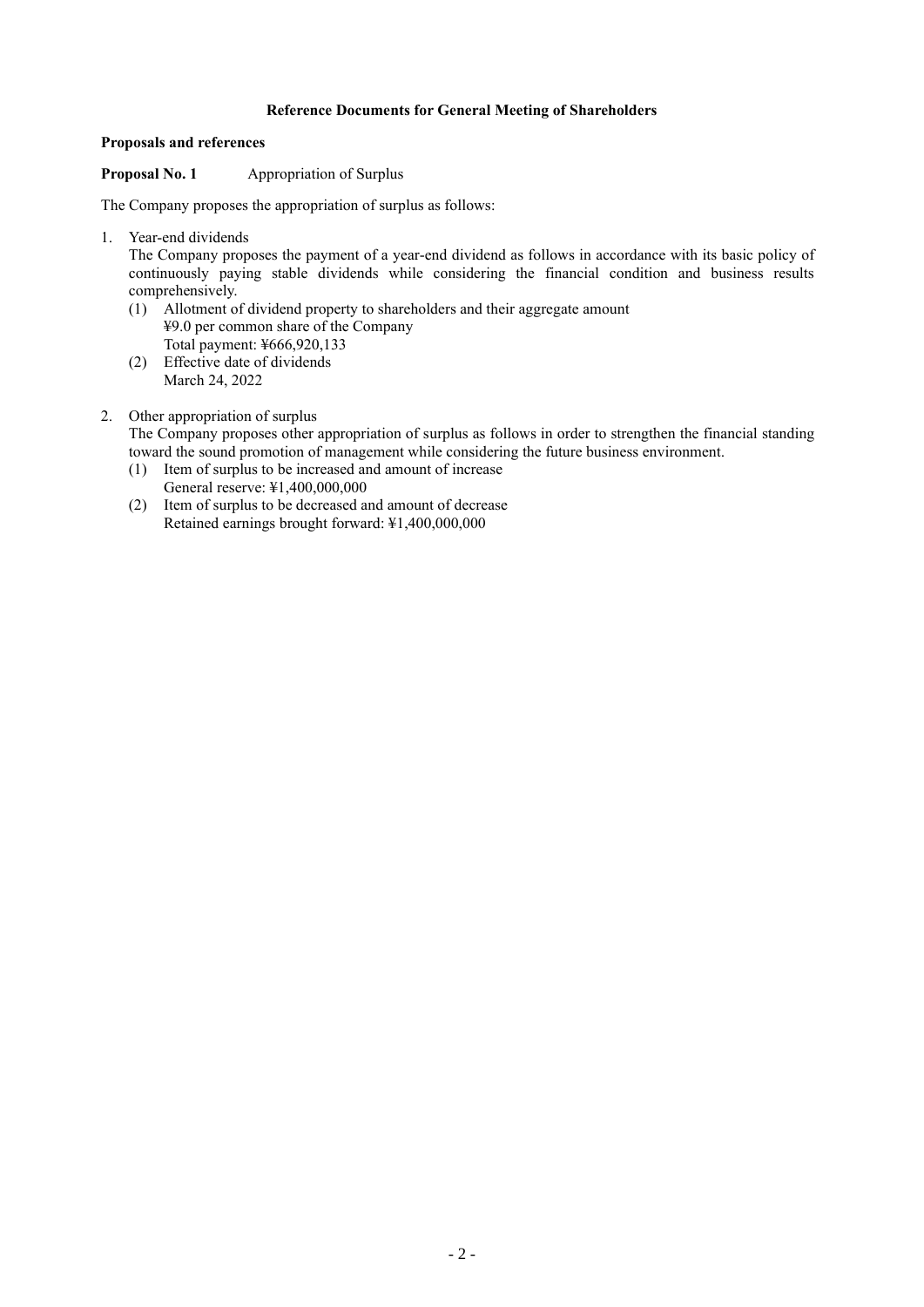## **Proposal No. 2** Partial Amendments to the Articles of Incorporation

1. Reasons for the proposal

Due to the revision of the Companies Act in 2019, the electronic provision of reference documents for general meetings of shareholders, etc. was recognized, and stock transfer issuing companies (listed companies) will be obligated to stipulate in their Articles of Incorporation that they will take electronic provision measures to provide information contained in the reference documents for the general meetings of shareholders, etc. after the enforcement date of the revised Companies Act concerning the electronic provision measures. Accordingly, the Company will make the necessary amendments to incorporate this change.

2. Details of the amendments

The amendments are as follows:

(Amendments are underlined)

| Current Articles of Incorporation                                                                                  | Proposed amendments                                                                                            |
|--------------------------------------------------------------------------------------------------------------------|----------------------------------------------------------------------------------------------------------------|
| (Internet Disclosure and Deemed Provision of Reference                                                             | (Deleted)                                                                                                      |
| Documents for the General Meeting of Shareholders, Etc.)                                                           |                                                                                                                |
| Article 19                                                                                                         |                                                                                                                |
| When convening a general meeting of shareholders, the                                                              |                                                                                                                |
| Company may deem that it has provided information to                                                               |                                                                                                                |
| shareholders pertaining to matters to be described or                                                              |                                                                                                                |
| indicated in the reference documents for the general<br>meeting of shareholders, business report, non-consolidated |                                                                                                                |
| financial statements and consolidated financial statements,                                                        |                                                                                                                |
| by disclosing such information through the Internet in                                                             |                                                                                                                |
| accordance with the provisions provided in the Ordinance                                                           |                                                                                                                |
| of the Ministry of Justice.                                                                                        |                                                                                                                |
| (Newly established)                                                                                                | (Measures for Electronic Provision, Etc.)                                                                      |
|                                                                                                                    | Article 19                                                                                                     |
|                                                                                                                    | The Company shall, when convening a general meeting of                                                         |
|                                                                                                                    | shareholders, provide information contained in<br>the                                                          |
|                                                                                                                    | reference documents for the general<br>meeting<br>0t                                                           |
|                                                                                                                    | shareholders, etc. electronically.                                                                             |
|                                                                                                                    | 2. Among the matters to be provided electronically, the.                                                       |
|                                                                                                                    | Company may choose not to include all or part of the<br>matters stipulated in the Ordinance of the Ministry of |
|                                                                                                                    | Justice in the paper copy to be sent to shareholders who                                                       |
|                                                                                                                    | have requested it by the record date for voting rights.                                                        |
| Articles 20 through 50 (Omitted)                                                                                   | Articles 20 through 50 (No change)                                                                             |
| (Newly established)                                                                                                | (Supplementary Provisions)                                                                                     |
|                                                                                                                    | The deletion of Article 19 (Internet Disclosure and                                                            |
|                                                                                                                    | Deemed Provision of Reference Documents for the                                                                |
|                                                                                                                    | General Meeting of Shareholders, Etc.) of the current                                                          |
|                                                                                                                    | Articles of Incorporation and the establishment of the                                                         |
|                                                                                                                    | proposed Article 19 (Measures for Electronic Provision,                                                        |
|                                                                                                                    | Etc.) shall come into effect on the date of enforcement of                                                     |
|                                                                                                                    | the amended provisions stipulated in the proviso of<br>Article 1 of the supplementary provisions of the Act    |
|                                                                                                                    | Partially Amending the Companies Act (Act No. 70 of                                                            |
|                                                                                                                    | 2019) (the "Effective Date").                                                                                  |
|                                                                                                                    | 2. Notwithstanding the provisions of the preceding                                                             |
|                                                                                                                    | paragraph, Article 19 of the current Articles of                                                               |
|                                                                                                                    | Incorporation shall remain in force with respect to a                                                          |
|                                                                                                                    | general meeting of shareholders to be held on a date                                                           |
|                                                                                                                    | within six months from the Effective Date.                                                                     |
|                                                                                                                    | These supplementary provisions shall be deleted after the<br>3.                                                |
|                                                                                                                    | lapse of six months from the Effective Date or the lapse                                                       |
|                                                                                                                    | of three months from the date of the general meeting of<br>shareholders set forth in the preceding paragraph,  |
|                                                                                                                    | whichever is later.                                                                                            |
|                                                                                                                    |                                                                                                                |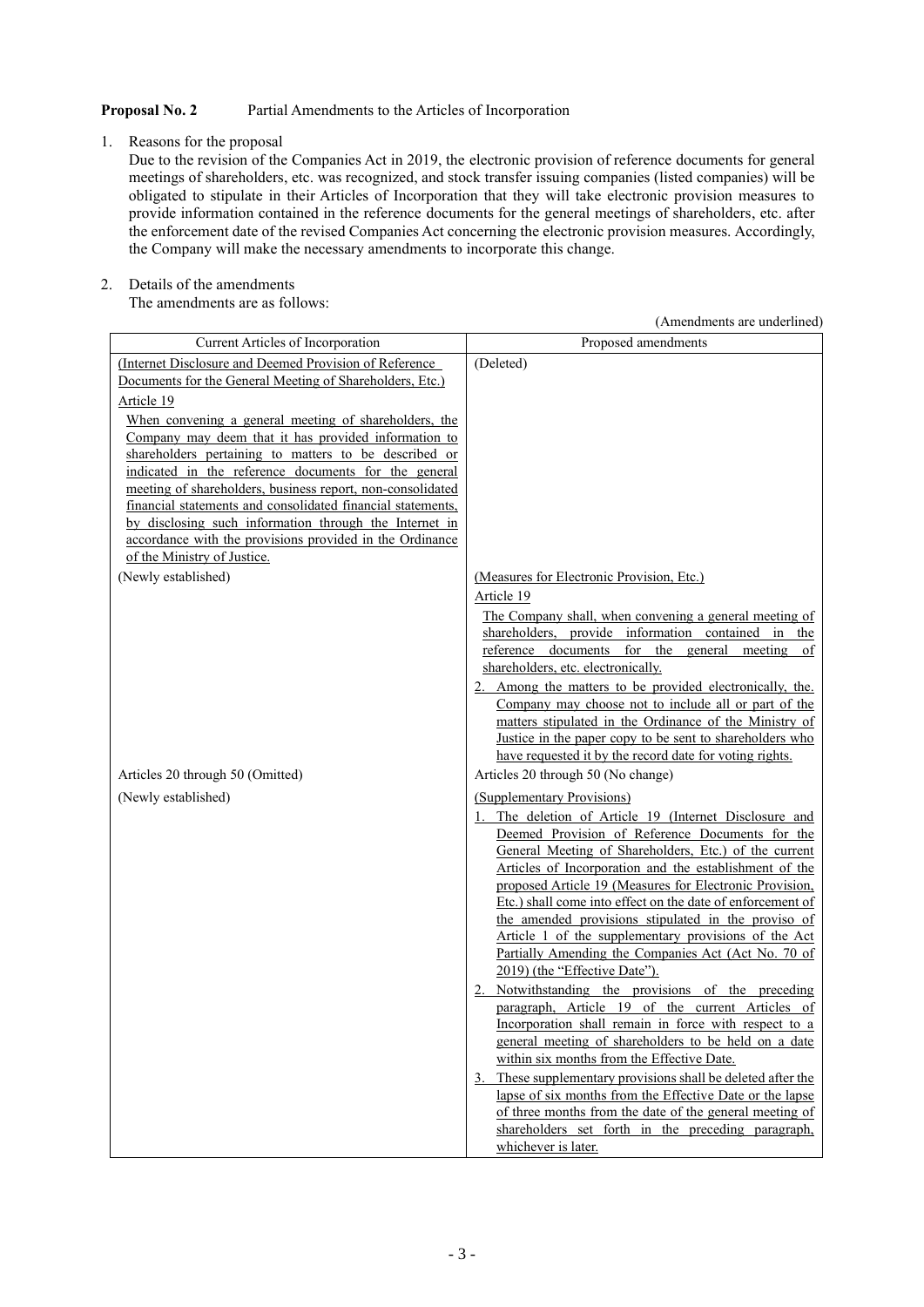## **Proposal No. 3** Election of Eight Directors

At the conclusion of this meeting, the terms of office of all eight Directors will expire. Therefore, the Company proposes the election of eight Directors.

|  | The candidates for Director are as follows: |  |
|--|---------------------------------------------|--|
|  |                                             |  |

| Candidate<br>No. | Name                |                                | Current positions and responsibilities in the Company |             |  |  |  |
|------------------|---------------------|--------------------------------|-------------------------------------------------------|-------------|--|--|--|
| 1                | Hiroshi Tonoya      | Representative<br>Director and |                                                       | Reelection  |  |  |  |
|                  |                     | Chairman                       |                                                       |             |  |  |  |
|                  |                     | Representative                 |                                                       |             |  |  |  |
| $\overline{2}$   | Hiroyuki Kishida    | Director and                   |                                                       | Reelection  |  |  |  |
|                  |                     | President                      |                                                       |             |  |  |  |
|                  |                     | Representative                 |                                                       |             |  |  |  |
|                  |                     | Director and                   | Senior General Manager of Sales                       |             |  |  |  |
| 3                | Masakazu Endo       | Deputy Chief                   | Division and Assistant to the                         | Reelection  |  |  |  |
|                  |                     | Operating                      | President                                             |             |  |  |  |
|                  |                     | Officer                        |                                                       |             |  |  |  |
|                  | Mitsunobu Kosugi    | Director                       | Responsible for Management                            | Reelection  |  |  |  |
| 4                |                     | Senior                         | <b>Strategy Department and Corporate</b>              |             |  |  |  |
|                  |                     | Operating                      | Services Department, and Assistant to                 |             |  |  |  |
|                  |                     | Officer                        | the President                                         |             |  |  |  |
|                  |                     |                                |                                                       | Reelection  |  |  |  |
| 5                | Juichi Nozue        | Director                       |                                                       | Outside     |  |  |  |
|                  |                     |                                |                                                       | Independent |  |  |  |
|                  |                     |                                |                                                       | Reelection  |  |  |  |
| 6                | Katsunori Nakanishi | Director                       |                                                       | Outside     |  |  |  |
|                  |                     |                                |                                                       | Independent |  |  |  |
|                  |                     |                                |                                                       | Reelection  |  |  |  |
| 7                | Yuriko Kato         | Director                       |                                                       | Outside     |  |  |  |
|                  |                     |                                |                                                       | Independent |  |  |  |
|                  |                     |                                |                                                       | Reelection  |  |  |  |
| 8                | Hajime Hirano       | Director                       |                                                       | Outside     |  |  |  |
|                  |                     |                                |                                                       | Independent |  |  |  |

Reelection: Candidate for Director to be reelected

Outside: Candidate for outside Director

Independent: Candidate for independent officer as provided for by the Tokyo Stock Exchange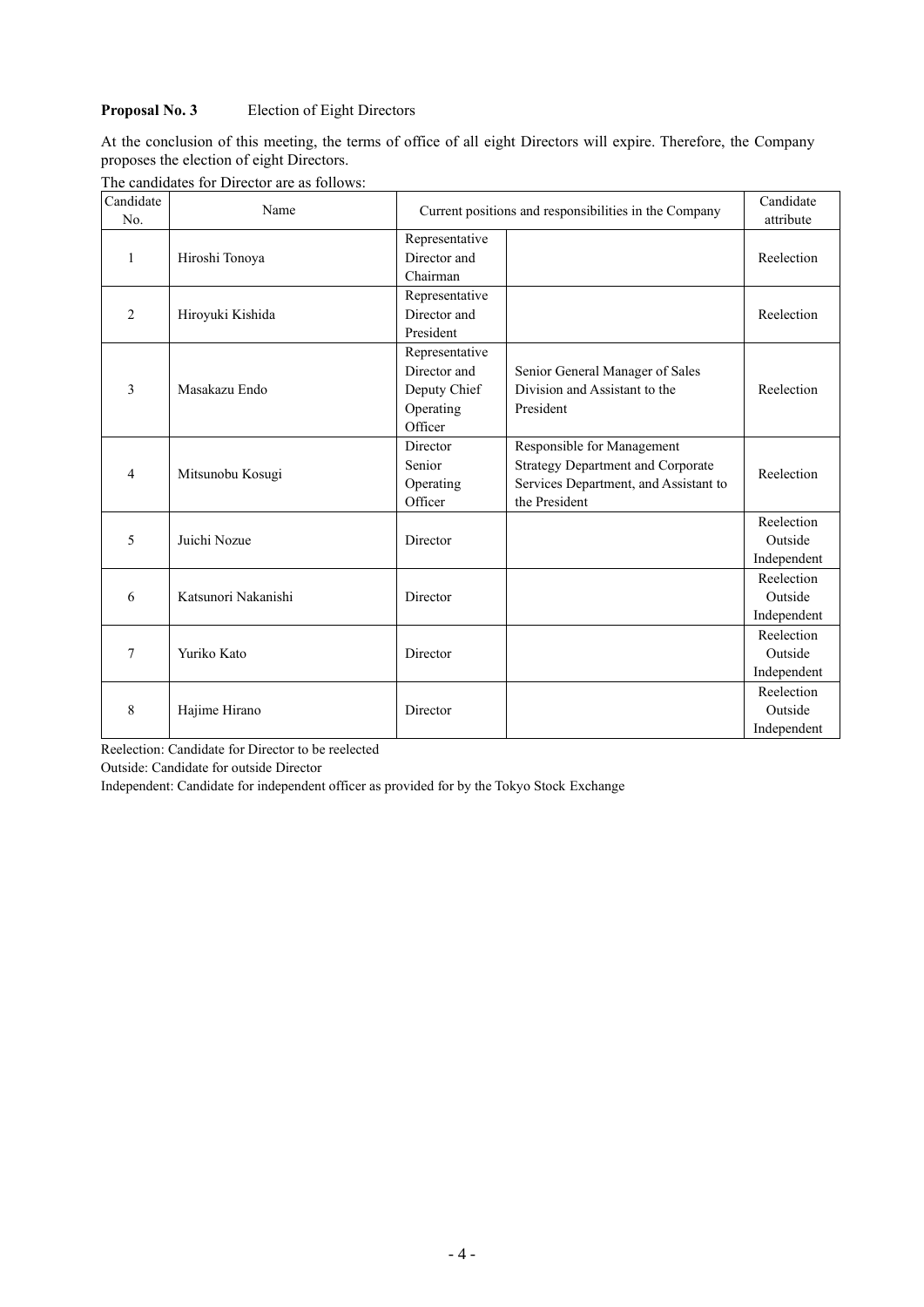| Candidate<br>No. | Name<br>(Date of birth)                                                                                                                                                                                                                                                                                                                                                                                                                                                                        |                                                                                                                   | Career summary, positions and responsibilities in the Company                                                                                                                                                                                                                                                                                                                                                                                                                                                                                                                                                                                                                                                                                                                                                                                                                     | Number of the<br>Company's shares<br>owned |  |
|------------------|------------------------------------------------------------------------------------------------------------------------------------------------------------------------------------------------------------------------------------------------------------------------------------------------------------------------------------------------------------------------------------------------------------------------------------------------------------------------------------------------|-------------------------------------------------------------------------------------------------------------------|-----------------------------------------------------------------------------------------------------------------------------------------------------------------------------------------------------------------------------------------------------------------------------------------------------------------------------------------------------------------------------------------------------------------------------------------------------------------------------------------------------------------------------------------------------------------------------------------------------------------------------------------------------------------------------------------------------------------------------------------------------------------------------------------------------------------------------------------------------------------------------------|--------------------------------------------|--|
| $\mathbf{1}$     | Hiroshi Tonoya<br>(August 11, 1953)<br>Reelection<br>Tenure as Director<br>21 years<br>Attendance to meetings of<br>the Board of Directors<br>8/8 (100%)                                                                                                                                                                                                                                                                                                                                       | Apr. 1976<br>Apr. 1997<br>Mar. 2001<br>Jan. 2007<br>Apr. 2010<br>Jan. 2011<br>Jan. 2018                           | Joined the Company<br>Group Leader of General Administration<br>Director<br>Director, Senior Operating Officer, and General Manager<br>of Corporate Planning Department<br>Director and Deputy Chief Operating Officer<br>Representative Director and President<br>Representative Director and Chairman<br>(current position)                                                                                                                                                                                                                                                                                                                                                                                                                                                                                                                                                     | 64,802 shares                              |  |
|                  | Reasons for nomination as candidate for Director<br>He has mainly been engaged in general administration and personnel operations, served as Director and President for seven<br>years from January 2011 until December 2017, and has served as Chair of the Board of Directors since January 2018.<br>Accordingly, the Company proposes him as a candidate to continue serving as a Director due to his wealth of business<br>experience in the Company in addition to his excellent insight. |                                                                                                                   |                                                                                                                                                                                                                                                                                                                                                                                                                                                                                                                                                                                                                                                                                                                                                                                                                                                                                   |                                            |  |
| $\overline{2}$   | Hiroyuki Kishida<br>(December 12, 1958)<br>Reelection<br>Tenure as Director<br>8 years<br>Attendance to meetings of<br>the Board of Directors<br>$8/8$ (100%)<br>Reasons for nomination as candidate for Director                                                                                                                                                                                                                                                                              | Apr. 1981<br>Apr. 2012<br>Mar. 2013<br>Jan. 2014<br>Mar. 2014<br>Apr. 2015<br>Jan. 2016<br>Jan. 2018<br>Jan. 2019 | Joined the Company<br>Operating Officer and General Manager of Corporate<br>Planning Department<br>President and Representative Director of Minamifuji<br>Pipeline Co., Ltd.<br>Senior Operating Officer and General Manager in charge<br>of Planning, Materials and General Energy Business<br>Promotion of the Company<br>Director, Senior Operating Officer, and General Manager<br>in charge of Planning, Materials and General Energy<br><b>Business Promotion</b><br>Director, Senior Operating Officer, and General Manager<br>of Lifestyle Creation Business Department<br>Director, Deputy Chief Operating Officer, and Senior<br>General Manager of Lifestyle Creation Business Division<br>Representative Director and President, and Senior General<br>Manager of Lifestyle Creation Business Division<br>Representative Director and President<br>(current position) | 11,202 shares                              |  |
|                  | his excellent insight.                                                                                                                                                                                                                                                                                                                                                                                                                                                                         |                                                                                                                   | He has mainly been engaged in planning operations and currently serves as President. Accordingly, the Company proposes<br>him as a candidate to continue serving as a Director due to his wealth of business experience in the Company in addition to                                                                                                                                                                                                                                                                                                                                                                                                                                                                                                                                                                                                                             |                                            |  |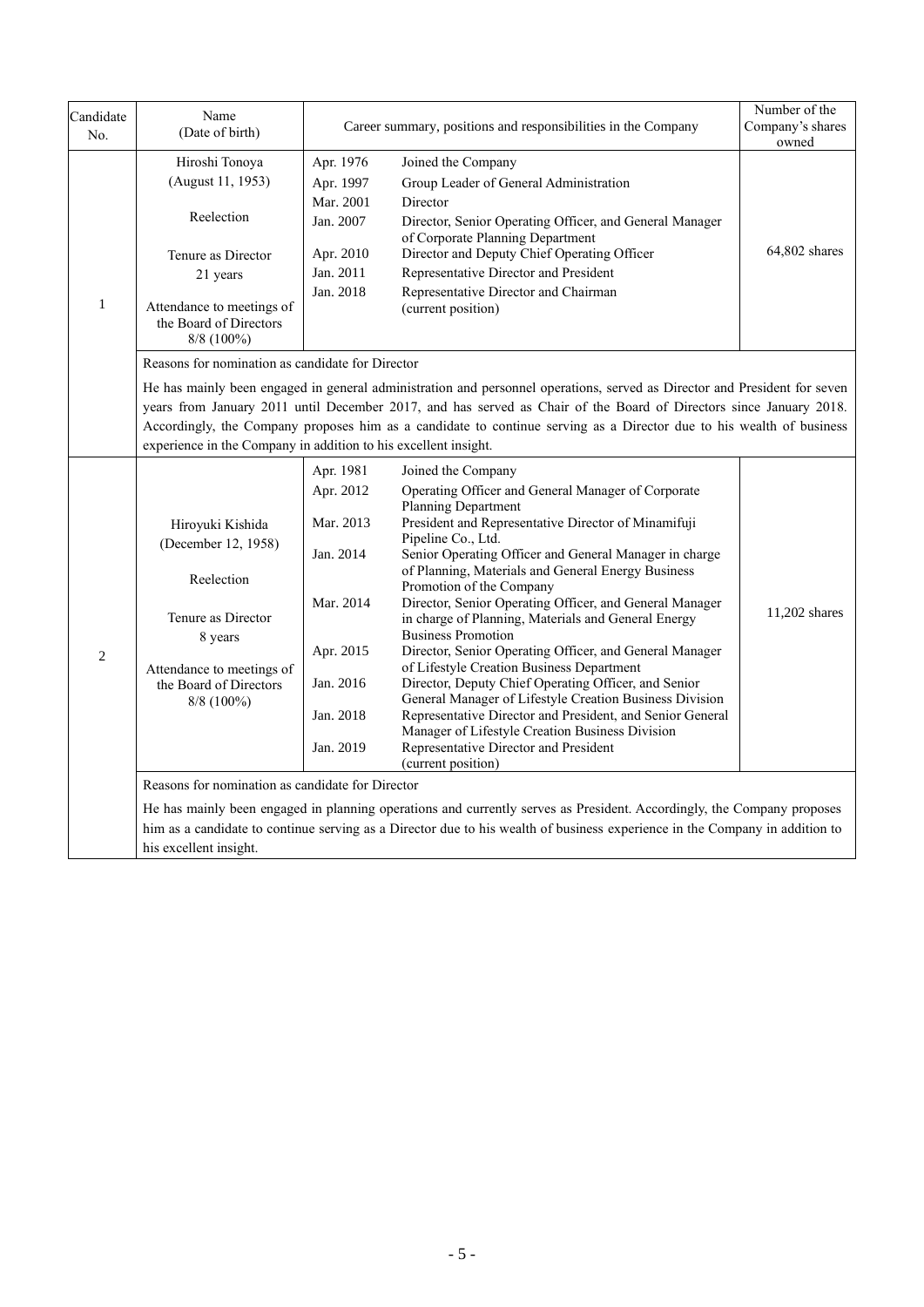| Candidate<br>No. | Name<br>(Date of birth)                                                                                                                                       |                                                                                                                                                          | Career summary, positions and responsibilities in the Company                                                                                                                                                                                                                                                                                                                                                                                                                                                                                                                                                                                                                                                                                                                                                                                                                                                                                                                                                                                                                                                                                                                                                                                                                        | Number of the<br>Company's shares<br>owned |
|------------------|---------------------------------------------------------------------------------------------------------------------------------------------------------------|----------------------------------------------------------------------------------------------------------------------------------------------------------|--------------------------------------------------------------------------------------------------------------------------------------------------------------------------------------------------------------------------------------------------------------------------------------------------------------------------------------------------------------------------------------------------------------------------------------------------------------------------------------------------------------------------------------------------------------------------------------------------------------------------------------------------------------------------------------------------------------------------------------------------------------------------------------------------------------------------------------------------------------------------------------------------------------------------------------------------------------------------------------------------------------------------------------------------------------------------------------------------------------------------------------------------------------------------------------------------------------------------------------------------------------------------------------|--------------------------------------------|
| 3                | Masakazu Endo<br>(June 28, 1953)<br>Reelection<br>Tenure as Director<br>12 years<br>Attendance to meetings of<br>the Board of Directors<br>$8/8$ (100%)       | Apr. 1976<br>Mar. 2011<br>Mar. 2014<br>Jan. 2016<br>Mar. 2016<br>Jan. 2019<br>Jan. 2021<br>Oct. 2021<br>Jan. 2022                                        | Joined the Company<br>Director, Senior Operating Officer, and General Manager<br>of Non-residential Sales Department<br>Representative Director and President of Shizuoka Gas<br>Energy Co., Ltd.<br>Representative Director and President of Shizuoka Gas<br>Service Co., Ltd.<br>Deputy Chief Operating Officer, Senior General Manager<br>of Multi-Energy Business Division, and General Manager<br>of Industrial Energy Department of the Company<br>Director, Deputy Chief Operating Officer, Senior General<br>Manager of Multi-Energy Business Division, and General<br>Manager of Industrial Energy Department<br>Representative Director, Deputy Chief Operating Officer,<br>Senior General Manager of Lifestyle Creation Business<br>Division, and Senior General Manager of Multi-Energy<br><b>Business Division</b><br>Representative Director, Deputy Chief Operating Officer,<br>Senior General Manager of Sales Division and General<br>Manager of Strategy Promotion Department, Sales<br>Division<br>Representative Director and President of Shizuoka Gas<br>Engineering Co., Ltd.<br>Representative Director, Deputy Chief Operating Officer,<br>Senior General Manager of Sales Division, and Assistant<br>to the President of the Company<br>(current position) | 27,300 shares                              |
|                  | Reasons for nomination as candidate for Director<br>experience in the Company in addition to his excellent insight.                                           |                                                                                                                                                          | He has mainly been engaged in industrial energy operations and currently serves as Deputy Chief Operating Officer.<br>Accordingly, the Company proposes him as a candidate to continue serving as a Director due to his wealth of business                                                                                                                                                                                                                                                                                                                                                                                                                                                                                                                                                                                                                                                                                                                                                                                                                                                                                                                                                                                                                                           |                                            |
| $\overline{4}$   | Mitsunobu Kosugi<br>(November 28, 1961)<br>Reelection<br>Tenure as Director<br>6 years<br>Attendance to meetings of<br>the Board of Directors<br>$8/8$ (100%) | Apr. 1985<br>Apr. 2010<br>Apr. 2012<br>Jan. 2014<br>Mar. 2014<br>Apr. 2014<br>Jan. 2016<br>Mar. 2016<br>Jan. 2017<br>Mar. 2017<br>Jan. 2020<br>Jan. 2022 | Joined the Company<br>Manager in charge of Management Planning of Corporate<br>Planning Department<br>Deputy General Manager of Corporate Planning<br>Department and Manager in charge of Corporate Planning<br>Operating Officer, General Manager of Corporate Planning<br>Department, and Manager in charge of Corporate Planning<br>President and Representative Director of Minamifuji<br>Pipeline Co., Ltd.<br>Operating Officer and General Manager of Corporate<br>Planning Department of the Company<br>Senior Operating Officer and General Manager of<br><b>Corporate Planning Department</b><br>Director, Senior Operating Officer, and General Manager<br>of Corporate Planning Department<br>Director, Senior Operating Officer, General Manager of<br>Management Control Department, and General Manager<br>of Business Strategy Department<br>Director, Senior Operating Officer, and General Manager<br>of Management Control Department<br>Director, Senior Operating Officer, and General Manager<br>of General Administration & Human Resources<br>Department<br>Director, Senior Operating Officer, responsible for<br>Management Strategy Department and Corporate<br>Services Department, and Assistant to the President<br>(current position)                 | $20,005$ shares                            |
|                  | Reasons for nomination as candidate for Director<br>addition to his excellent insight.                                                                        |                                                                                                                                                          | He has mainly been engaged in planning operations and currently serves as Senior Operating Officer. Accordingly, the Company<br>proposes him as a candidate to continue serving as a Director due to his wealth of business experience in the Company in                                                                                                                                                                                                                                                                                                                                                                                                                                                                                                                                                                                                                                                                                                                                                                                                                                                                                                                                                                                                                             |                                            |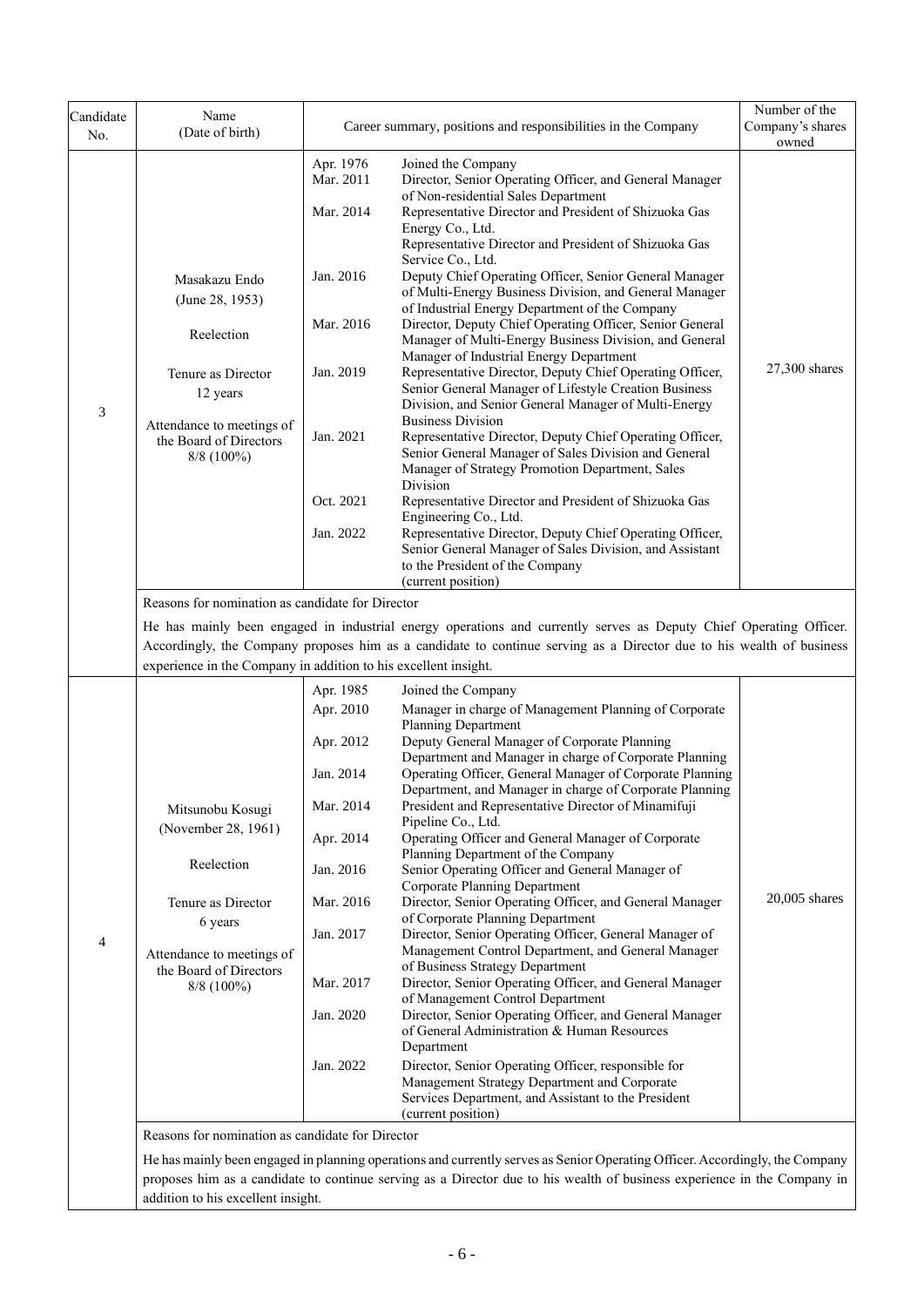| Candidate<br>No. | Name<br>(Date of birth)                                                                                                                                                                                                                                                                                                                                                                                                                                                                                                                                                                                                                                                                                                                                                                                                                                                                                                                                                                                                                                               |                                                                                                                           | Career summary, positions and responsibilities in the Company                                                                                                                                                                                                                                                                                                                                                                                                                                                                                                                                                                                                                                                                                                                                                                                                   |              |  |
|------------------|-----------------------------------------------------------------------------------------------------------------------------------------------------------------------------------------------------------------------------------------------------------------------------------------------------------------------------------------------------------------------------------------------------------------------------------------------------------------------------------------------------------------------------------------------------------------------------------------------------------------------------------------------------------------------------------------------------------------------------------------------------------------------------------------------------------------------------------------------------------------------------------------------------------------------------------------------------------------------------------------------------------------------------------------------------------------------|---------------------------------------------------------------------------------------------------------------------------|-----------------------------------------------------------------------------------------------------------------------------------------------------------------------------------------------------------------------------------------------------------------------------------------------------------------------------------------------------------------------------------------------------------------------------------------------------------------------------------------------------------------------------------------------------------------------------------------------------------------------------------------------------------------------------------------------------------------------------------------------------------------------------------------------------------------------------------------------------------------|--------------|--|
| 5                | Juichi Nozue<br>(August 15, 1960)<br>Reelection<br>Outside<br>Independent<br>Tenure as Director<br>7 years<br>Attendance to meetings of<br>the Board of Directors<br>$8/8$ (100%)                                                                                                                                                                                                                                                                                                                                                                                                                                                                                                                                                                                                                                                                                                                                                                                                                                                                                     | Apr. 1987<br>Dec. 1990<br>Mar. 1996<br>Oct. 1996<br>Mar. 2003<br>Apr. 2005<br>Mar. 2015<br>June 2015<br>June 2018<br>Inc. | Registered as an attorney at law<br>Joined Kato Law and Patent Office (now Shizuoka Nozomi<br>Law and Patent Office)<br>(current position)<br>Obtained license to practice law in New York State, USA<br>Registered as patent attorney<br>Outside Auditor of the Company<br>Outside Auditor of MISUMI Group Inc.<br>(current position)<br>Outside Director of the Company<br>(current position)<br>Outside Director (member of Audit and Supervisory<br>Committee) of LEC, Inc.<br>(current position)<br>Outside Director of Akasaka Diesels Limited<br>(current position)<br>[Significant concurrent positions outside the Company]<br>Attorney at law of Shizuoka Nozomi Law and Patent Office<br>Outside Auditor of MISUMI Group Inc.<br>Outside Director (member of Audit and Supervisory Committee) of LEC,<br>Outside Director of Akasaka Diesels Limited | 5,000 shares |  |
|                  | Reasons for nomination as candidate for outside Director and expected roles<br>He currently provides appropriate advice to the general management as an outside Director of the Company, based on the high<br>level of legal expertise, broad outlook and excellent insight he has fostered through his experience in corporate legal affairs as<br>an attorney at law. The Company determines that he will continue to provide appropriate advice to the general management.<br>Accordingly, the Company proposes him as a candidate for outside Director. At the conclusion of this meeting, his tenure as<br>outside Director or Auditor of the Company will have been 19 years. He has never been directly involved in the management.<br>However, the Company determines he will appropriately fulfill his duties as an outside Director based on the above reasons.<br>The Company has designated him as an independent officer unlikely to cause conflicts of interest with general shareholders<br>and filed this designation with Tokyo Stock Exchange, Inc. |                                                                                                                           |                                                                                                                                                                                                                                                                                                                                                                                                                                                                                                                                                                                                                                                                                                                                                                                                                                                                 |              |  |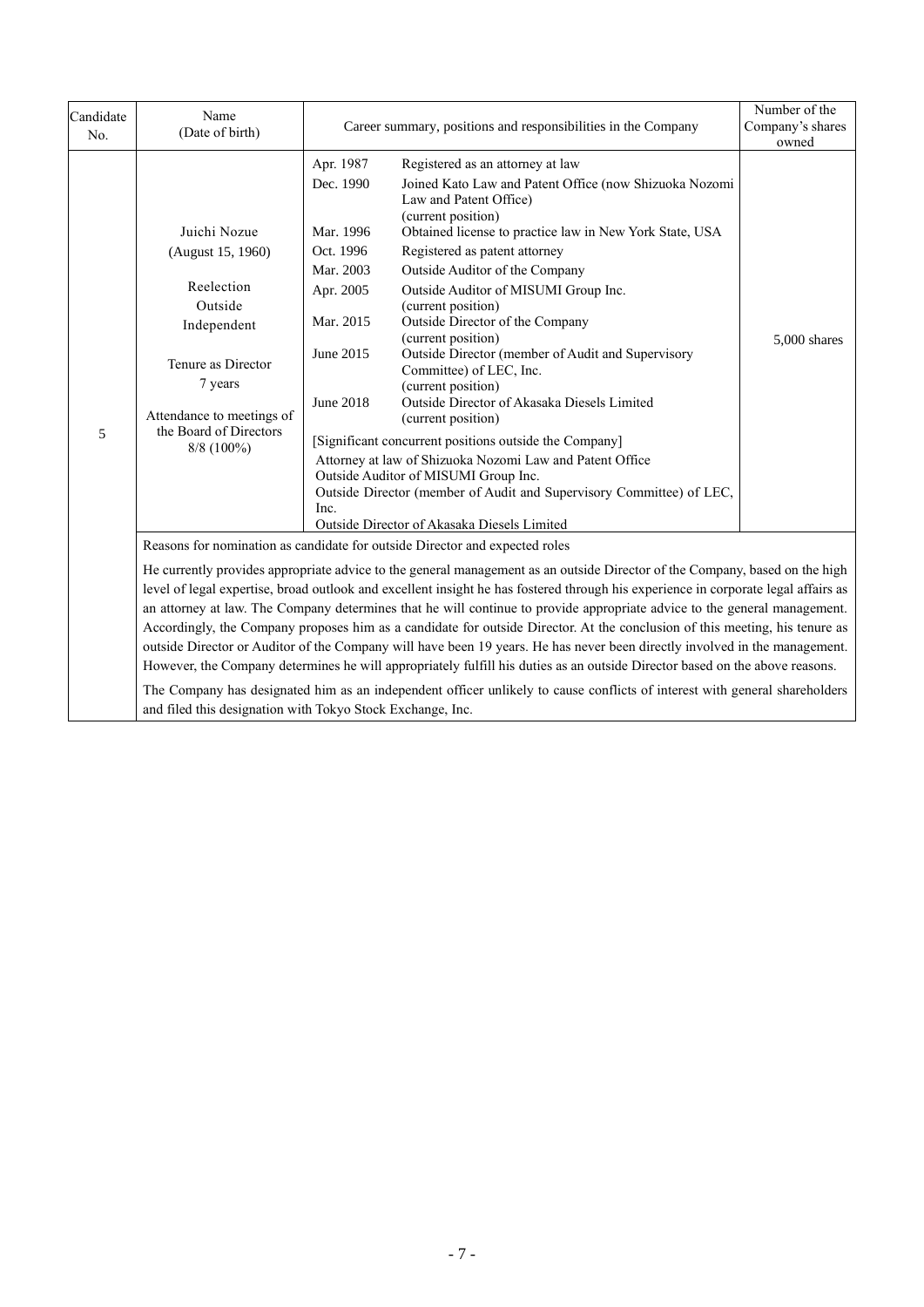| Candidate<br>No. | Name<br>(Date of birth)                                             |                                                                                                                                                                                                                                                                                                                                                                                               | Career summary, positions and responsibilities in the Company                                                                        | Number of the<br>Company's shares<br>owned |  |  |  |  |
|------------------|---------------------------------------------------------------------|-----------------------------------------------------------------------------------------------------------------------------------------------------------------------------------------------------------------------------------------------------------------------------------------------------------------------------------------------------------------------------------------------|--------------------------------------------------------------------------------------------------------------------------------------|--------------------------------------------|--|--|--|--|
|                  |                                                                     | Apr. 1976                                                                                                                                                                                                                                                                                                                                                                                     | Joined The Shizuoka Bank, Ltd.                                                                                                       |                                            |  |  |  |  |
|                  |                                                                     | Dec. 1998<br>Apr. 1999                                                                                                                                                                                                                                                                                                                                                                        | Deputy General Manager of Personnel Department and<br>Manager of Personnel Section<br>Senior General Manager of Personnel Department |                                            |  |  |  |  |
|                  | Katsunori Nakanishi                                                 | June 1999                                                                                                                                                                                                                                                                                                                                                                                     | Senior General Manager of Corporate Administration                                                                                   |                                            |  |  |  |  |
|                  | (June 15, 1953)                                                     |                                                                                                                                                                                                                                                                                                                                                                                               | Department                                                                                                                           |                                            |  |  |  |  |
|                  | Reelection                                                          | June 2001                                                                                                                                                                                                                                                                                                                                                                                     | Director, Executive Officer, and General Manager of<br>Corporate Planning Department                                                 |                                            |  |  |  |  |
|                  | Outside                                                             | June 2003                                                                                                                                                                                                                                                                                                                                                                                     | Director and Senior Executive Officer                                                                                                |                                            |  |  |  |  |
|                  | Independent                                                         | Apr. 2005                                                                                                                                                                                                                                                                                                                                                                                     | Director, Senior Executive Officer, and Deputy General<br>Manager of Corporate Center in charge of planning and<br>administration    | - shares                                   |  |  |  |  |
|                  | Tenure as Director                                                  | June 2005                                                                                                                                                                                                                                                                                                                                                                                     | President and CEO                                                                                                                    |                                            |  |  |  |  |
|                  | 5 years                                                             | Mar. 2017                                                                                                                                                                                                                                                                                                                                                                                     | Outside Director of the Company                                                                                                      |                                            |  |  |  |  |
| 6                | Attendance to meetings of<br>the Board of Directors<br>$8/8$ (100%) | June 2017                                                                                                                                                                                                                                                                                                                                                                                     | (current position)<br>Chairman and CEO of The Shizuoka Bank, Ltd.<br>(current position)                                              |                                            |  |  |  |  |
|                  |                                                                     |                                                                                                                                                                                                                                                                                                                                                                                               | Outside Director of Shizuoka Railway Co., LTD.<br>(current position)                                                                 |                                            |  |  |  |  |
|                  |                                                                     |                                                                                                                                                                                                                                                                                                                                                                                               |                                                                                                                                      |                                            |  |  |  |  |
|                  |                                                                     |                                                                                                                                                                                                                                                                                                                                                                                               | [Significant concurrent positions outside the Company]<br>Chairman and CEO of The Shizuoka Bank, Ltd.                                |                                            |  |  |  |  |
|                  |                                                                     |                                                                                                                                                                                                                                                                                                                                                                                               | Outside Director of Shizuoka Railway Co., LTD.                                                                                       |                                            |  |  |  |  |
|                  |                                                                     |                                                                                                                                                                                                                                                                                                                                                                                               | Reasons for nomination as candidate for outside Director and expected roles                                                          |                                            |  |  |  |  |
|                  |                                                                     |                                                                                                                                                                                                                                                                                                                                                                                               |                                                                                                                                      |                                            |  |  |  |  |
|                  |                                                                     | He currently provides appropriate advice to the general management as an outside Director of the Company, based on the wealth<br>of experience and high level of insight he has fostered as a manager of a financial institution. The Company determines that he<br>will continue to provide appropriate advice to the general management including overseas expansion by taking advantage of |                                                                                                                                      |                                            |  |  |  |  |
|                  |                                                                     |                                                                                                                                                                                                                                                                                                                                                                                               | the cosmopolitan and broad outlook and experience he has fostered through support for the overseas deployment of enterprises.        |                                            |  |  |  |  |
|                  |                                                                     |                                                                                                                                                                                                                                                                                                                                                                                               | Accordingly, the Company proposes him as a candidate for outside Director. At the conclusion of this meeting, his tenure as          |                                            |  |  |  |  |
|                  | outside Director of the Company will have been five years.          |                                                                                                                                                                                                                                                                                                                                                                                               |                                                                                                                                      |                                            |  |  |  |  |
|                  | and file this designation with Tokyo Stock Exchange, Inc.           |                                                                                                                                                                                                                                                                                                                                                                                               | The Company has designated him as an independent officer unlikely to cause conflicts of interest with general shareholders           |                                            |  |  |  |  |
|                  |                                                                     |                                                                                                                                                                                                                                                                                                                                                                                               | Joined Canon Inc.                                                                                                                    |                                            |  |  |  |  |
|                  |                                                                     | Apr. 2000                                                                                                                                                                                                                                                                                                                                                                                     |                                                                                                                                      |                                            |  |  |  |  |
|                  | Yuriko Kato                                                         | Apr. 2001<br>Oct. 2009                                                                                                                                                                                                                                                                                                                                                                        | Joined Sankyo Seisakusho Co.<br>Representative Director of M2 Labo. Inc.                                                             |                                            |  |  |  |  |
|                  | (June 19, 1974)                                                     |                                                                                                                                                                                                                                                                                                                                                                                               | (current position)                                                                                                                   |                                            |  |  |  |  |
|                  |                                                                     | Oct. 2012                                                                                                                                                                                                                                                                                                                                                                                     | Director of CSN ChihouSouseiNetwork Co., Ltd.                                                                                        |                                            |  |  |  |  |
|                  | Reelection                                                          | June 2013                                                                                                                                                                                                                                                                                                                                                                                     | Outside of Director of Toclas Corporation                                                                                            |                                            |  |  |  |  |
|                  | Outside                                                             | Mar. 2017                                                                                                                                                                                                                                                                                                                                                                                     | Representative Director of VegiBus Inc.                                                                                              |                                            |  |  |  |  |
|                  | Independent                                                         | Mar. 2018                                                                                                                                                                                                                                                                                                                                                                                     | (current position)<br>Outside Director of the Company                                                                                | - shares                                   |  |  |  |  |
|                  | Tenure as Director                                                  |                                                                                                                                                                                                                                                                                                                                                                                               | (current position)                                                                                                                   |                                            |  |  |  |  |
|                  | 4 years                                                             | <b>July 2018</b>                                                                                                                                                                                                                                                                                                                                                                              | Representative Director of Glocal Design School Inc.                                                                                 |                                            |  |  |  |  |
|                  |                                                                     | June 2020                                                                                                                                                                                                                                                                                                                                                                                     | Outside Director of Suzuki Motor Corporation                                                                                         |                                            |  |  |  |  |
|                  | Attendance to meetings of                                           |                                                                                                                                                                                                                                                                                                                                                                                               | (current position)                                                                                                                   |                                            |  |  |  |  |
| $\overline{7}$   | the Board of Directors<br>$8/8$ (100%)                              |                                                                                                                                                                                                                                                                                                                                                                                               | [Significant concurrent positions outside the Company]                                                                               |                                            |  |  |  |  |
|                  |                                                                     |                                                                                                                                                                                                                                                                                                                                                                                               | Representative Director of M2 Labo. Inc.<br>Representative Director of VegiBus Inc.                                                  |                                            |  |  |  |  |
|                  |                                                                     |                                                                                                                                                                                                                                                                                                                                                                                               | Outside Director of Suzuki Motor Corporation                                                                                         |                                            |  |  |  |  |
|                  |                                                                     |                                                                                                                                                                                                                                                                                                                                                                                               | Reasons for nomination as candidate for outside Director and expected roles                                                          |                                            |  |  |  |  |
|                  |                                                                     |                                                                                                                                                                                                                                                                                                                                                                                               | She currently provides appropriate advice to the general management as an outside Director of the Company, based on the              |                                            |  |  |  |  |
|                  |                                                                     |                                                                                                                                                                                                                                                                                                                                                                                               | wealth of experience and high level of insight she has fostered as a manager of agriculture support business. The Company            |                                            |  |  |  |  |
|                  |                                                                     |                                                                                                                                                                                                                                                                                                                                                                                               | determines that she will continue to provide appropriate advice to the general management including issues concerning the            |                                            |  |  |  |  |
|                  |                                                                     |                                                                                                                                                                                                                                                                                                                                                                                               | Company's lifestyle creation business and new business development by taking advantage of her experience in launching new            |                                            |  |  |  |  |
|                  |                                                                     |                                                                                                                                                                                                                                                                                                                                                                                               | businesses. Accordingly, the Company proposes her as a candidate for outside Director. At the conclusion of this meeting, her        |                                            |  |  |  |  |
|                  |                                                                     |                                                                                                                                                                                                                                                                                                                                                                                               | tenure as outside Director of the Company will have been four years. The Company has designated her as an independent                |                                            |  |  |  |  |
|                  |                                                                     |                                                                                                                                                                                                                                                                                                                                                                                               | officer unlikely to cause conflicts of interest with general shareholders and filed this designation with Tokyo Stock Exchange,      |                                            |  |  |  |  |
|                  | Inc.                                                                |                                                                                                                                                                                                                                                                                                                                                                                               |                                                                                                                                      |                                            |  |  |  |  |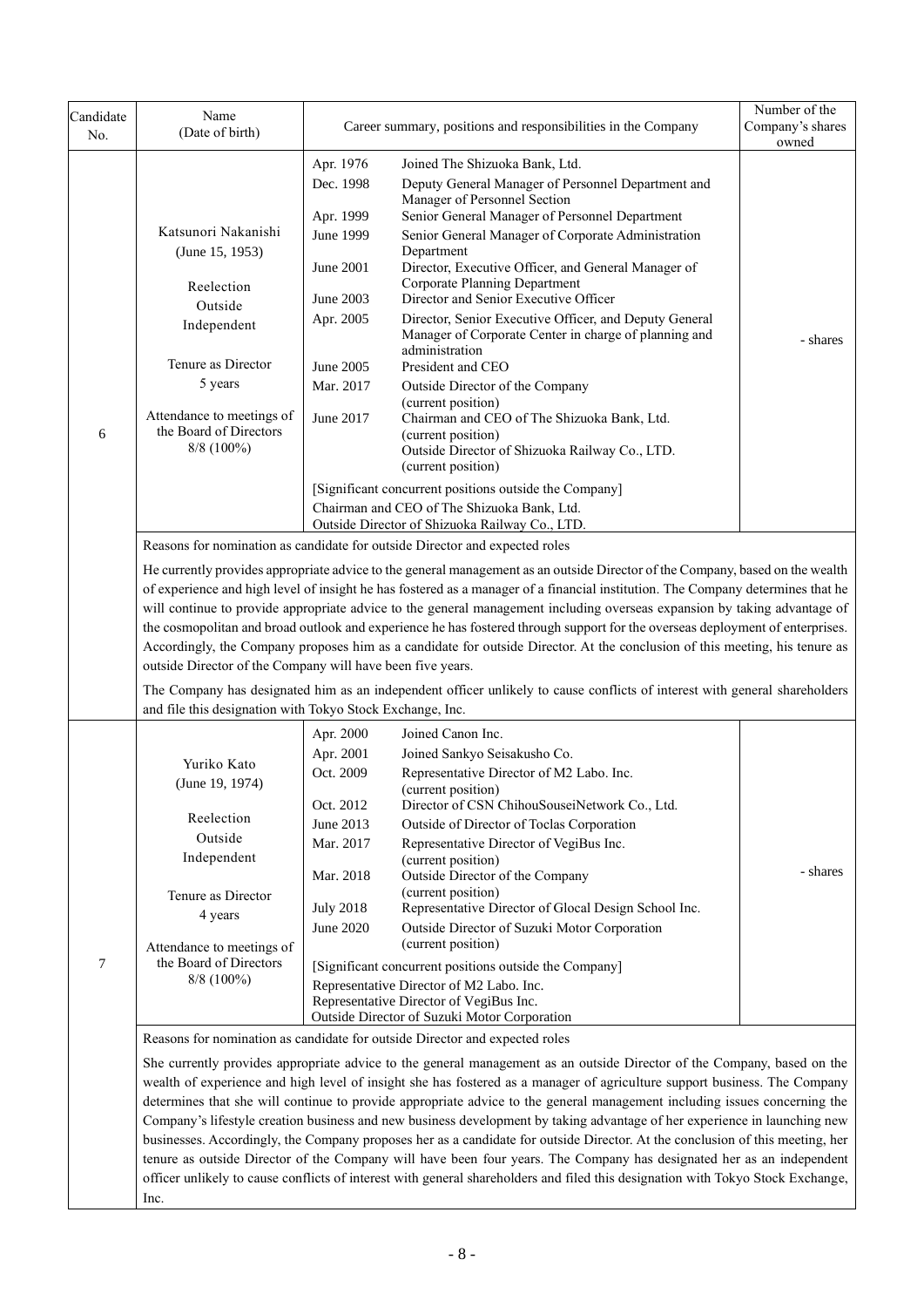| Candidate<br>No. | Name<br>(Date of birth)                                                                                                                                                                                                                                                                                                                                                                                                                                                                                                                                                                                                                      |                                                                                                                   | Career summary, positions and responsibilities in the Company                                                                                                                                                                                                                                                                                                                                                                                                                                                                                                                                                                                                                                                                                                                                                        |          |  |  |
|------------------|----------------------------------------------------------------------------------------------------------------------------------------------------------------------------------------------------------------------------------------------------------------------------------------------------------------------------------------------------------------------------------------------------------------------------------------------------------------------------------------------------------------------------------------------------------------------------------------------------------------------------------------------|-------------------------------------------------------------------------------------------------------------------|----------------------------------------------------------------------------------------------------------------------------------------------------------------------------------------------------------------------------------------------------------------------------------------------------------------------------------------------------------------------------------------------------------------------------------------------------------------------------------------------------------------------------------------------------------------------------------------------------------------------------------------------------------------------------------------------------------------------------------------------------------------------------------------------------------------------|----------|--|--|
| 8                | Hajime Hirano<br>(November 16, 1955)<br>Reelection<br>Outside<br>Independent<br>Tenure as Director<br>3 years<br>Attendance to meetings of<br>the Board of Directors<br>$8/8$ (100%)                                                                                                                                                                                                                                                                                                                                                                                                                                                         | Apr. 1979<br>Apr. 2010<br>Apr. 2013<br>Apr. 2014<br>Apr. 2015<br>Apr. 2016<br>Apr. 2018<br>Mar. 2019<br>June 2019 | Joined Mitsubishi Corporation<br>Senior Vice President and Division COO of Petroleum<br><b>Business Division</b><br>Senior Vice President and Deputy Division COO of<br>Natural Gas Business Division<br>Executive Vice President and Division COO of Natural<br><b>Gas Business Division</b><br>Group COO, Energy Business Group (oil and gas<br>exploration and development business, and natural gas<br>business) and Division COO of Natural Gas Business<br>Division<br>Group CEO, Energy Business Group<br>Advisor<br>Outside Director of the Company<br>(current position)<br>Full-time Audit & Supervisory Board Member of<br>Mitsubishi Corporation<br>(current position)<br>[Significant concurrent positions outside the Company]<br>Full-time Audit & Supervisory Board Member of Mitsubishi Corporation | - shares |  |  |
|                  | Reasons for nomination as candidate for outside Director and expected roles<br>He currently provides appropriate advice to the general management as an outside Director of the Company, based on the wealth<br>of experience he has fostered as a manager of a leading trading company and his high level of insight into the energy business.<br>The Company determines that he will continue to provide appropriate advice to the general management including issues<br>concerning the Company's procurement of resources and overseas business expansion. Accordingly, the Company proposes<br>him as a candidate for outside Director. |                                                                                                                   |                                                                                                                                                                                                                                                                                                                                                                                                                                                                                                                                                                                                                                                                                                                                                                                                                      |          |  |  |
|                  | At the conclusion of this meeting, his tenure as outside Director of the Company will have been three years. The Company has<br>designated him as an independent officer unlikely to cause conflicts of interest with general shareholders and filed this                                                                                                                                                                                                                                                                                                                                                                                    |                                                                                                                   |                                                                                                                                                                                                                                                                                                                                                                                                                                                                                                                                                                                                                                                                                                                                                                                                                      |          |  |  |

designation with Tokyo Stock Exchange, Inc.

- (Notes) 1. Katsunori Nakanishi is Chairman and CEO of The Shizuoka Bank, Ltd., and the Company has a business relationship with the bank, including the borrowing of funds. Yuriko Kato is the Representative Director of VegiBus Inc., and the Company has a business relationship with that company in leasing and using of land.
	- 2. There is no special interest between any other candidates and the Company.
	- 3. Limited liability agreements with outside Directors The Company has concluded an agreement with Juichi Nozue, Katsunori Nakanishi, Yuriko Kato and Hajime Hirano to limit their liability for damages set forth in Article 423, paragraph 1 of the Companies Act. The maximum amount of liability for damages under the agreement shall be an amount set forth in laws and regulations. Upon approval of their reelection as outside Directors, the Company will continue the agreement with them to limit their liability for damages.
	- 4. The Company has concluded a directors and officers liability insurance contract with an insurance firm, whereby any damage to be incurred by an insured person due to claims for damages as a result of duties performed as an officer shall be covered by the said insurance contract. Each candidate shall be included as an insured person under the said insurance contract. In addition, the Company plans to renew the contract under the same terms and conditions at the time of its next renewal.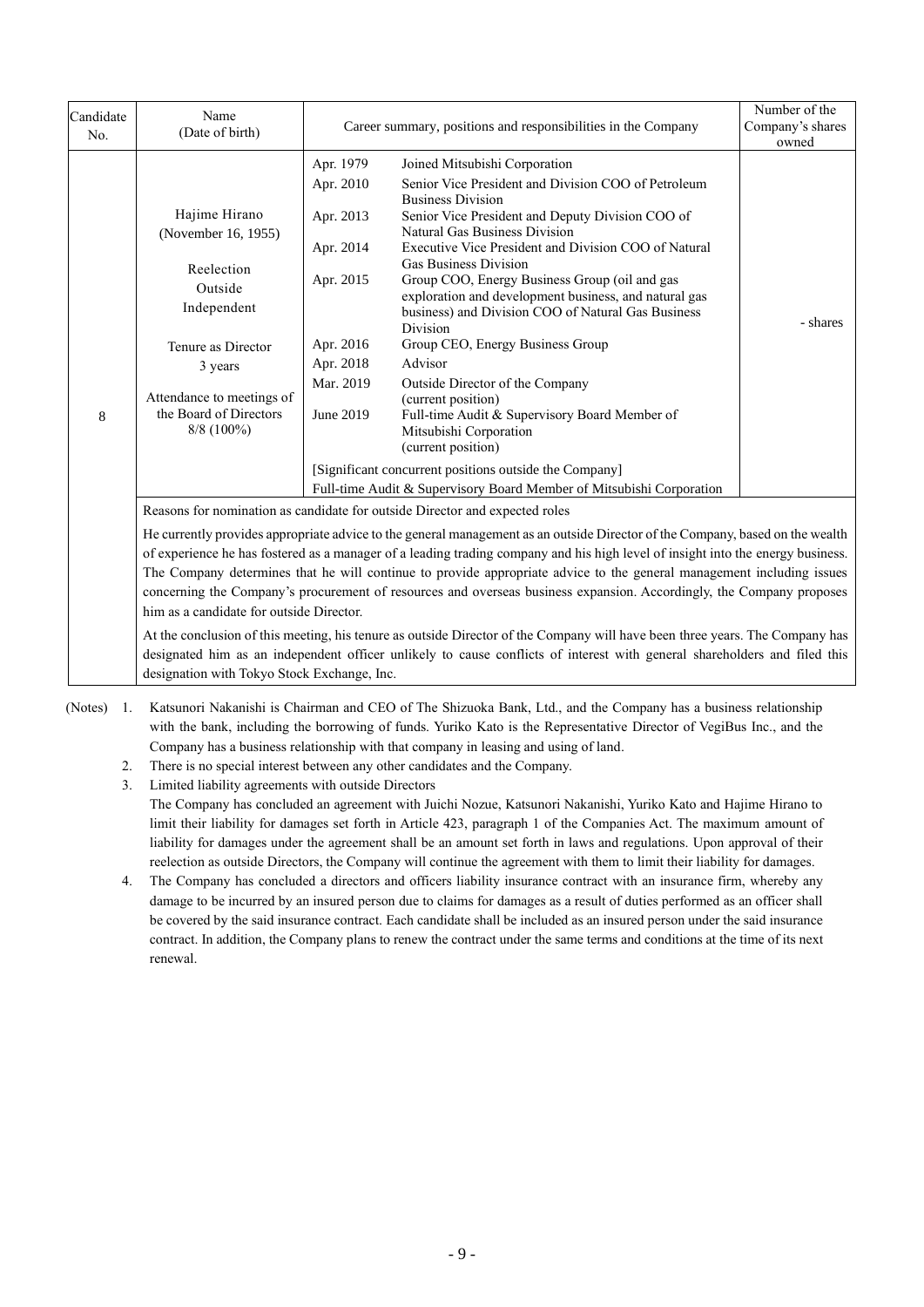# (Reference) Skill Matrix of Directors and Auditors

|                  | Name                | <b>Business</b><br>$[Management] \label{eq:Management} \centering \emph{Management}$ | Legal Affairs<br>and Risk | Finance and<br>Accounting | Human<br>Resources<br>and<br>Organization<br>Development | Region and<br>Regional<br>Economy<br>Knowledge | Energy<br><b>Business</b> | Global<br><b>Business</b> | Sales and<br>Marketing |
|------------------|---------------------|--------------------------------------------------------------------------------------|---------------------------|---------------------------|----------------------------------------------------------|------------------------------------------------|---------------------------|---------------------------|------------------------|
|                  | Hiroshi Tonoya      |                                                                                      |                           |                           |                                                          |                                                |                           |                           |                        |
|                  | Hiroyuki Kishida    |                                                                                      |                           |                           |                                                          |                                                |                           |                           |                        |
|                  | Masakazu Endo       |                                                                                      |                           |                           |                                                          |                                                |                           |                           |                        |
| <b>Directors</b> | Mitsunobu Kosugi    |                                                                                      |                           |                           |                                                          |                                                |                           |                           |                        |
|                  | Juichi Nozue        |                                                                                      |                           |                           |                                                          |                                                |                           |                           |                        |
|                  | Katsunori Nakanishi |                                                                                      |                           |                           |                                                          |                                                |                           |                           |                        |
|                  | Yuriko Kato         |                                                                                      |                           |                           |                                                          |                                                |                           |                           |                        |
|                  | Hajime Hirano       |                                                                                      |                           |                           |                                                          |                                                |                           |                           |                        |
| Auditors         | Koji Iida           |                                                                                      |                           |                           |                                                          |                                                |                           |                           |                        |
|                  | Koichi Maruno       |                                                                                      |                           |                           |                                                          |                                                |                           |                           |                        |
|                  | Yoshiaki Yatsu      |                                                                                      |                           |                           |                                                          |                                                |                           |                           |                        |
|                  | Hidefumi Kobayashi  |                                                                                      |                           |                           |                                                          |                                                |                           |                           |                        |

The table below shows the combination of skills, etc. possessed by Directors and Auditors, formulated in light of the Company's management and business strategies.

\*The above table does not show all the expertise and experience possessed by each person.